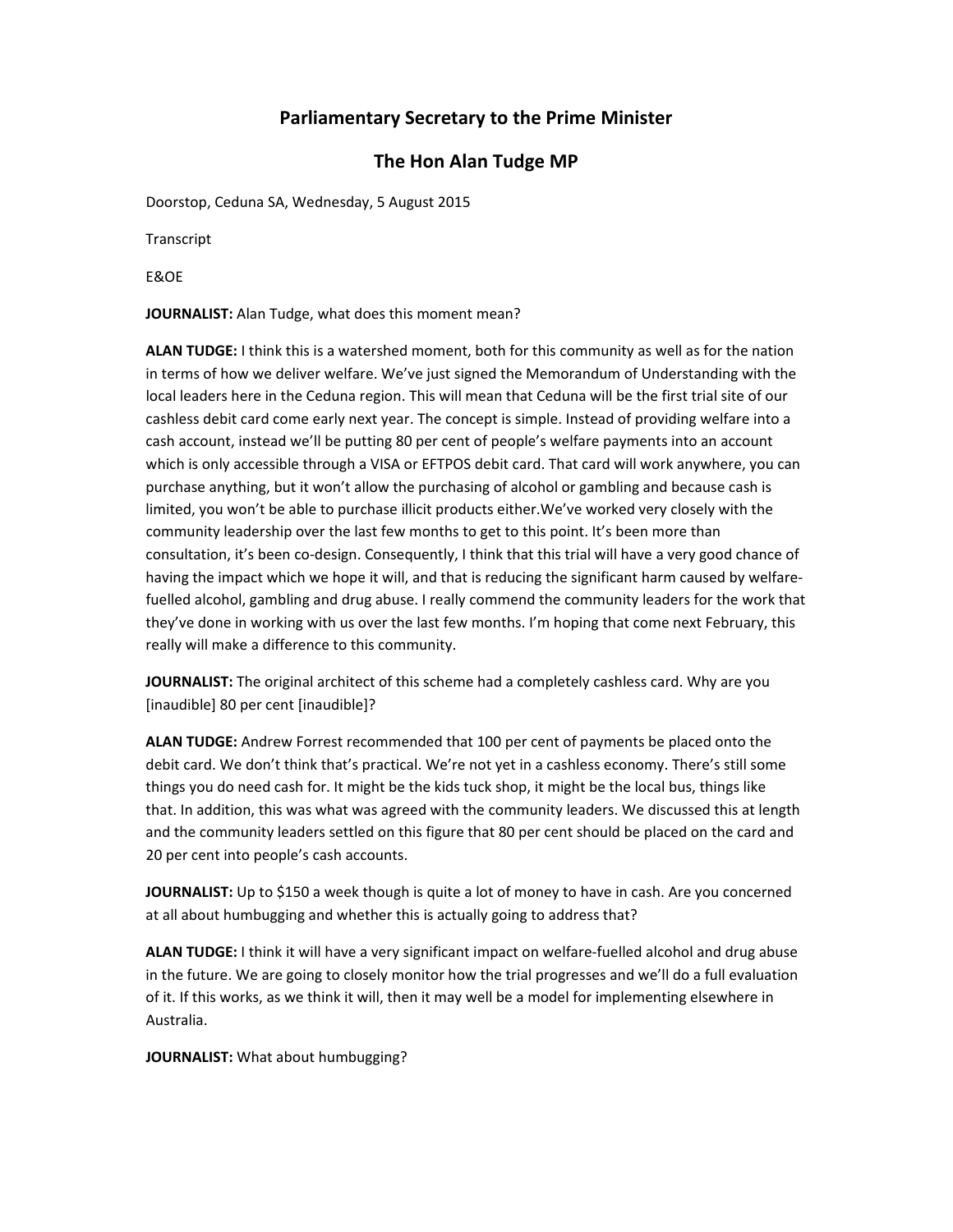**ALAN TUDGE:** The people who are concerned about humbugging might be those aged pensioners who won't be part of the trial on a compulsory basis, but they will have the option to choose to take the card should they want to.

**JOURNALIST:** You spoke about three trial sites. What is the scope for this? Could this be spread across the nation?

**ALAN TUDGE:** The intent was never for this to be spread completely across the nation, but should the trial be successful, then we may well implement it in other places which have high welfare‐ fuelled alcohol and drug abuse.

**JOURNALIST:** Can we see this implemented in North Adelaide?

**ALAN TUDGE:** We're taking this one step at a time. We're going to be asking the parliament to authorise a trial. That trial would occur for 12 months, we'll monitor that trial, we'll assess it, we'll evaluate it and then we'll make decisions from there.

**JOURNALIST:** Is there a risk of tarring everyone on welfare with the same brush in this community including those who are doing the right thing with their money?

**ALAN TUDGE:** My message to them is if you're a welfare recipient and are doing the right thing then the only impact the card will have upon you is that instead of reaching into your pocket for cash, you'll reach into your pocket for the card and tap and go. You'll be able to use this card absolutely everywhere. You'll be able to purchase anything, it just won't work at the bottle shop or at the gambling houses.

**JOURNALIST:** How hard did you have to work to get community sign up here to the idea? I know it's been going on in the background for six months.

**ALAN TUDGE:** We've had a very deep consultation process and Mick and Alan might be able to comment on this as well. We've been very fair dinkum right from the start about how we've engaged, the fact that it will be a co-design process. We've had to give a bit and they've had to give a bit to come to this solution and we've all agreed, as you know today. We'll have to continue to operate and cooperate closely together over the next six months as the trial gets implemented but I think we've got a very good relationship formed and I think that forms the basis of a successful trial.

**JOURNALIST:** What sacrifices had to be made…

**ALAN TUDGE:** You might ask Mick or Alan in relation to the consultation process.

**MICK HAYNES:** From a community leaders' perspective, we've been in that consultation process with government now for about six months. When the proposal was put to community leaders, we met weekly to talk about all the issues and the potential for change in our community. For far too long, members of our community have been dying. There's alcohol-fuelled violence, domestic violence and people have been misusing their money. The community discussed all these issues and thought we need to change things for the better.

**JOURNALIST:** It's pretty amazing that you managed to actually get everyone to agree to this. I'm sure no mean feat.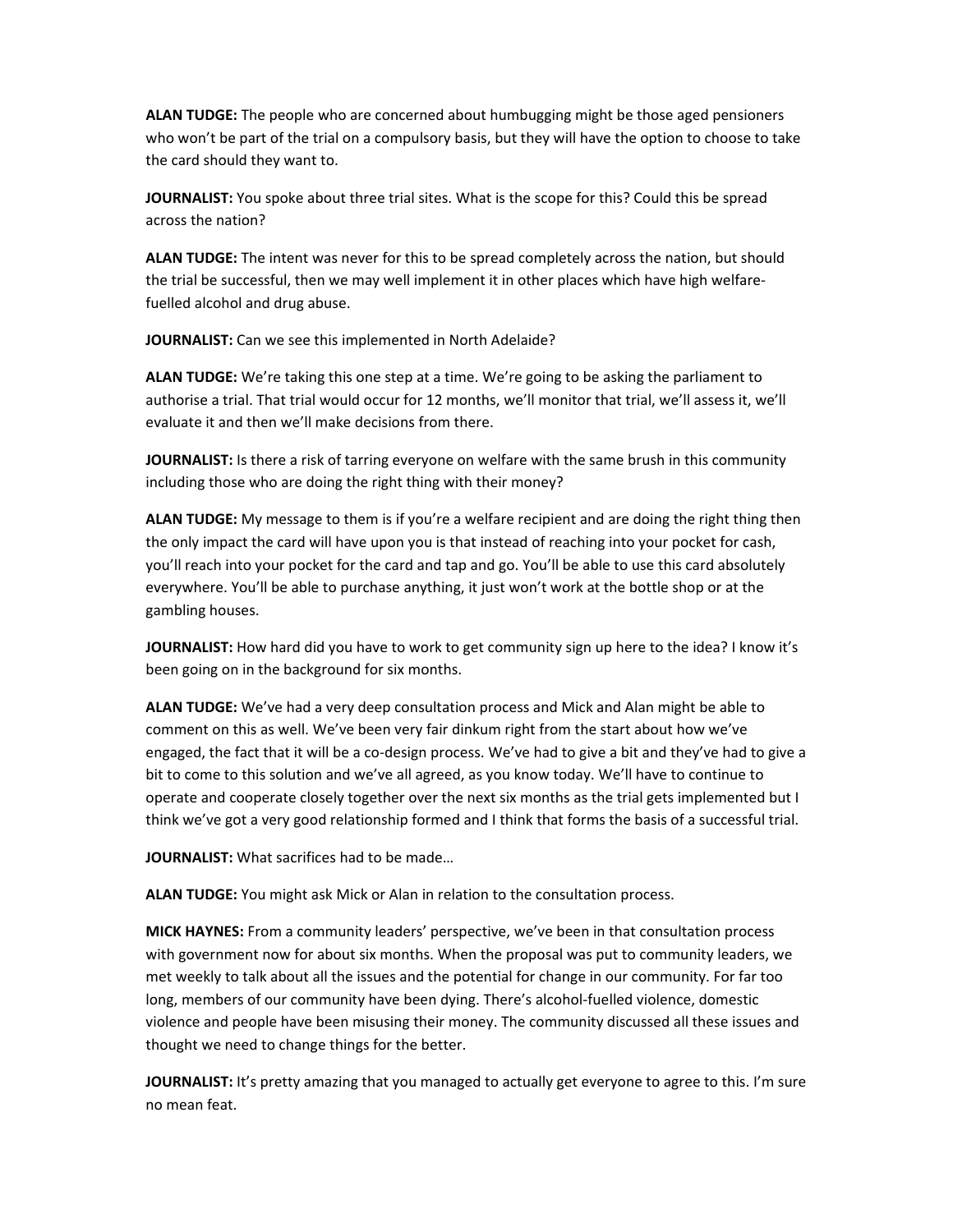**MICK HAYNES:** All the consultations were with community heads but also with the local community councils. All those council's endorsed the process. There's ongoing consultations still happening with individuals who may not fully understand the concept of the card. But we hope by the end of the year all our consultations with people that are going to be impacted on will be addressed.

**JOURNALIST:** So with the Basics Card, those who really want to, can get around this. Do you think there is still a scope for that to happen of do you this card will address this issue do you think?

**MICK HAYNES:** There's bit of a difference between the Basics Card and the Debit Card. The Debit Card is, as Alan said 'tap and go'. People will be able to access some money to go to the football or buy their kids a pie or pastie at the footy, those sorts of things. But the bulk amount of money will be for the main expenses of families and individuals.

**JOURNALIST:** Do you think this is a turning point for the community?

**MICK HAYNES:** I think it is, and I'm really hopeful as our other community leaders that this is going to be a turning point for Ceduna, and the community and the individuals out in the remote communities.

**JOURNALIST:** Ceduna has a lot of I suppose flak over recent years with alcohol abuse here and violence and so on. How bad is it actually here, is it still at crisis point?

**MICK HAYNES:** I wouldn't say it's at crisis point but I would say it's an ongoing issue and we're looking at ways and means on how we can address this in a respectful way with those people who are very much dependent on alcohol. There are other issues as well like drug use, so we're hoping that with the introduction of the card a lot of those issues will gradually be eliminated. We've still got a lot of work to do so between now and February next year we will continue to meet to discuss all the issues around the introduction of the card.

**JOURNALIST:** Mr Tudge I also understand there will be some money flowing from this to some programs to help people who have issues with alcohol and gambling.

**ALAN TUDGE:** Yes, we're very cognisant that to accompany the welfare card there will be the need for some additional services and we will be assessing the capacity of local services here on the ground and not just alcohol counselling but things like financial management and financial counselling support. We'll be working closely with the South Australian Government and the community leaders here to determine what may be required over the coming months.

**JOURNALIST:** If I can ask you, why have you supported this step?

**ALAN SUTER:** Well our support from the very beginning was dependent upon the support of the indigenous leaders, without that it would have been a waste of time. We are equally convinced that this will do some really good things to address the problems that are faced by a minority of our people. We're very confident in fact the outcome will improve many lives, particularly the lives of families that have been affected by their carers spending money on alcohol rather than family needs. We see this as a really positive step forward.

**JOURNALIST:** How bad is it I guess in Ceduna?